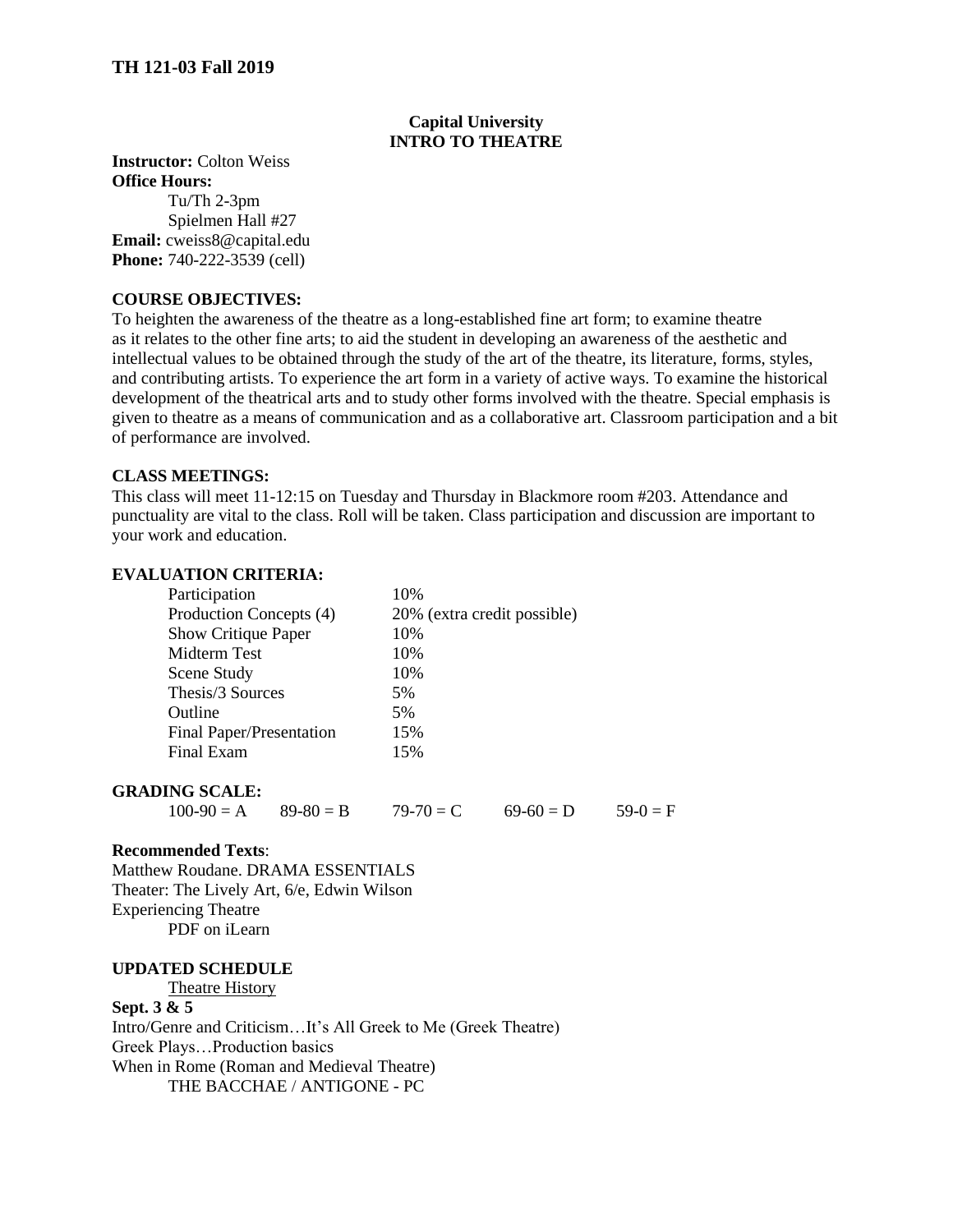## **Sep 10 & 12**

Shakespeare's works The Renaissance and Shakespeare…HAMLET - PC Assigned

**Sep 17 & 19** More theatre tech/production HAMLET – PC MIDTERM EXAM

### More History plus Performance

**Sept 24 & 26**

Restoration to Realism (How did we get here?) Acting Styles (What is the method?) Scene Study and Presentation Outline Assigned THE THREE SISTERS - PC

## **Oct 1 & 3**

American Theatre Directing and the Production Team Scene Rehearsal LAB A DOLL HOUSE – PC

Technical Theatre and Design **Oct 8 & 10** The Rehearsal/Production Process Design and Technical Theatre Scene Rehearsal LAB THE GLASS MENAGERIE—PC Outline/Thesis Due

### **Oct 15/17**

Design and Technical Theatre Outline Feedback. Scene Rehearsal LAB

#### **Oct 22/24**

Producing and Business Professional Organizations and Unions Scene Rehearsal LAB

## **Oct 29/31**

Musical Theatre (Oklahoma to Hamilton) Broadway, Off-Bway, West End, Regional theatre

**Nov 5/7** Producing and Non-Traditional Casting Class Viewing…

**Nov 12/14** Class Viewing… Scenes & Presentations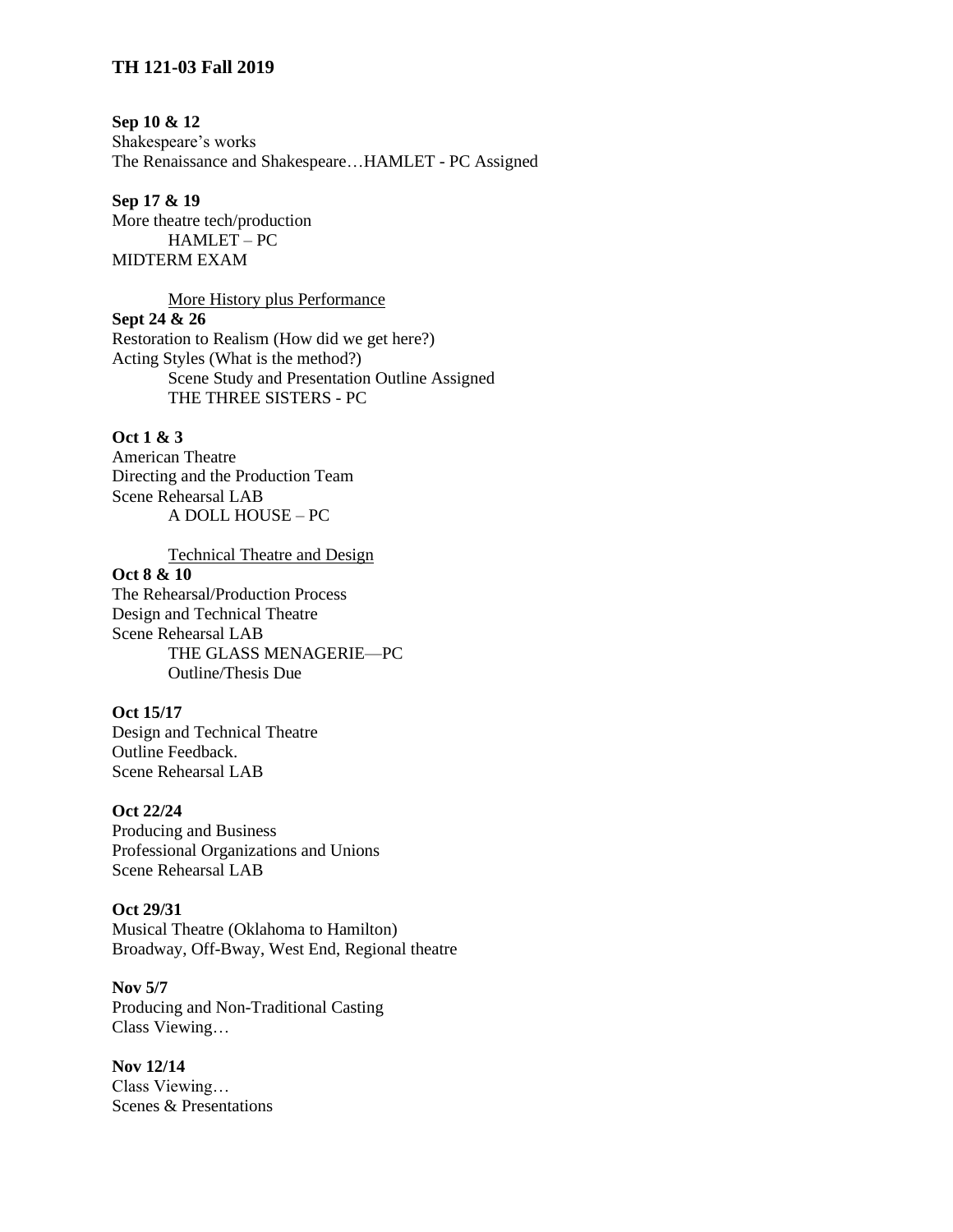**Nov 19/21** Class Viewing… Scenes & Presentations

**Nov 26** – Last Day of class Scenes & Presentation Make Ups Final Review

**Nov 28** – Thanksgiving Break (NO CLASS)

**Dec 3 FINAL EXAM** - The Final Exam (cumulative) will be Wednesday, Dec. 4 from 1-3 PM. Cumulative Final Exam Final Paper Show Critique Due

**Production Concept** (PC)—You must hand in a total of four production Concepts on their respective due date. If you do more, the four highest grades will count. Briefly answer the following regarding the play that is due. Answer each separately. **One MUST be turned in by Sept. 5.** (Greek play/ANTIGONE).

1. **When/Where** is the play set? Would you change either? Both? Why? (Without significant rewrites to the play.)

2. **Look**—What should the set and costumes look like? Be specific. Consider the economic class Mood. Theme. How will these affect the look?

3.**Sound**—What should the play sound like? Music? Big effects?

4. **Challenges**—Difficult but vital effects, props, etc. needed to produce this play.

5. **Theme**—What do YOU want to say to the audience with this play?

You must see one **live performance** this semester for this class for the critique. You may critique more for extra credit. There will be a hand-out for this assignment at a later date

**Scene Study** - This assignment will require memorization and presentation of an open scene and a written study. A hand-out will be distributed later in the semester.

**Paper/Presentation** - This is a research assignment involving either a paper or oral presentation concerning a thesis developed by the student. A hand-out will be distributed later.

\*Assignment rubrics and evaluation criteria will be explained as the semester progresses.

### **Goals and Grades**

The purpose of this class is to enhance your appreciation of the theatre and drama in performance. For some, this serves as general enrichment while for others it meets a specific objective. The course is required for Communication majors and helps students meet the University Signature Learning PLOs in the Fine Arts. You are evaluated on the work you present and my observations of your contributions to the class. Your grades come from your work, your improvement, and the generally accepted standards of educational theatre. Showing up or simply completing an assignment does not guarantee you will receive the maximum points. Take pride in your work.

**Class Format**: Class is a mixture of lecture, performance, and discussion. Ask questions. Raise new ideas. Attendance is expected. You are responsible for notes and materials you may miss.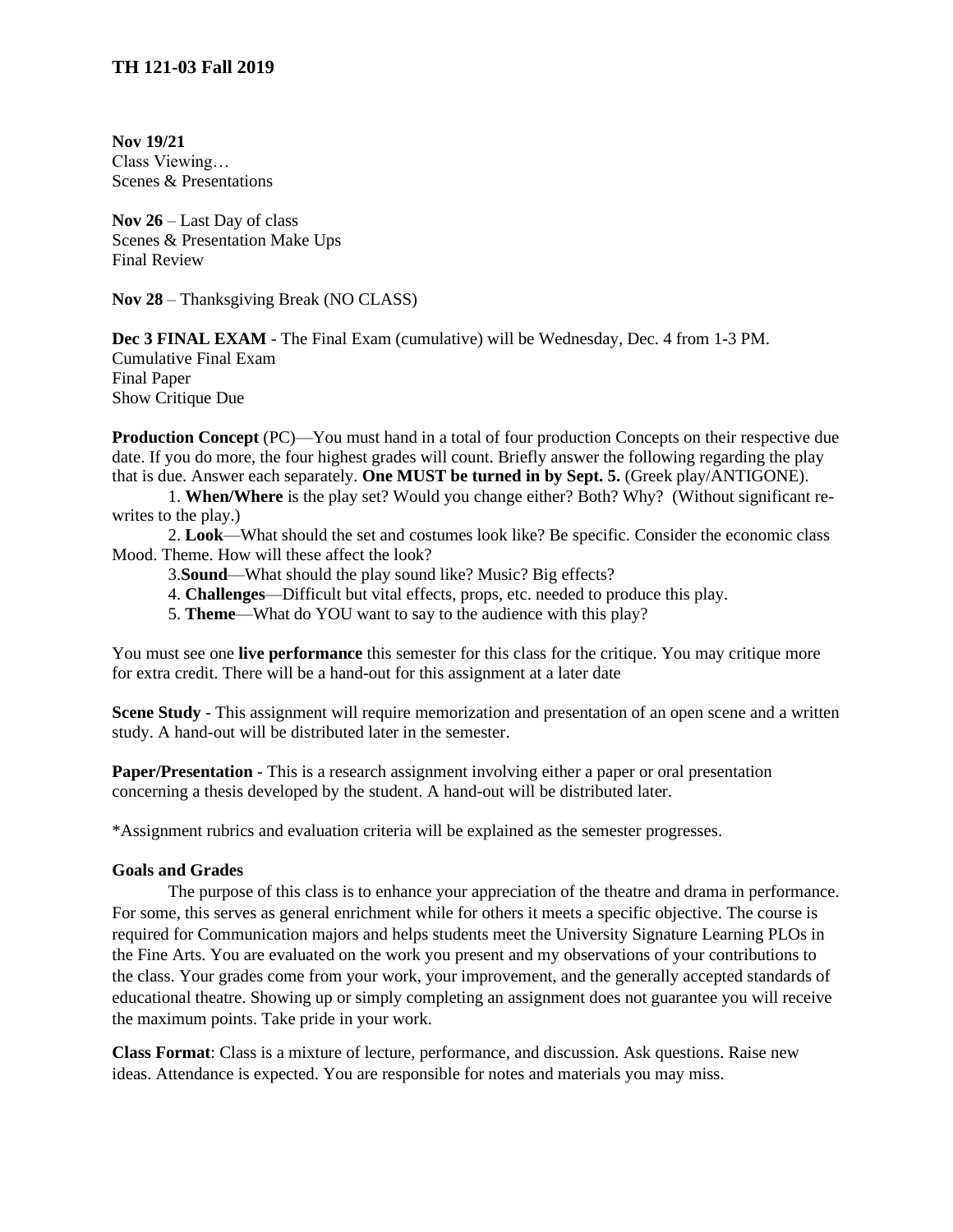**Attendance Policy**. You have two absences to use any way you like. After that, an absence must be excused. Each non-excused absence will count as ½ of one letter grade. An excused absence involves a school activity with a note from the sponsor, a health emergency with a note of verification (the Campus Health Center usually does not provide such notes), or a family emergency with a note of verification. A note from you does not constitute verification. A phone call or e-mail from you does not excuse an absence. The goal is to be fair to the entire class. If you are late three times, that equals an absence. This follows the posted attendance policy.

**Submitting work**: All assignments are expected on time. In class, the day it is due. PC's are due at the beginning of class. Other assignments are due by 5 PM. I will accept paper or electronic (email or iLearn submissions) copies of assignments. If an assignment is late, it will be reflected in the grade (5 pts. each calendar day). All written assignments must be typed unless you are instructed otherwise. Good writing is expected and will be a factor in evaluation. Multi-page assignments should be stapled before you hand them in to me. For this class, titles of plays should be in caps and/or underlined and/or in bold-face. In other words, not in quotes.

**Electronics**: I do not mind the use of laptops for note taking, but please be respectful of my time and do not use this as a chance to check social media or unnecessary messages. You may use phones to audio record lectures if you wish, but otherwise these should be silenced and put away. No food is permitted in class. Beverages are allowed within reason.

**University Policy**: Be aware of issues of academic integrity (a good thing) and plagiarism (not so good). We will also discuss this in class at a later date. University policies governing drop dates, penalties, plagiarism, incompletes, and academic integrity as detailed in the undergraduate bulletin, student handbook(s), and/or undergraduate time schedule will be observed. Any student requiring accommodations for taking notes or tests should make arrangements as early as possible by discussing their needs with me.

# **STATEMENT OF INSTITUTIONAL POLICY:**

University policies governing drop dates, penalties, plagiarism, and academic integrity, as detailed in the university bulletin, student handbook(s), and/or undergraduate time schedule, will be observed.

# **CAPITAL UNIVERSITY RESOURCES:**

Academic Success: The office of Academic Success (Blackmore Library, 2nd floor) assists all students in becoming more confident, independent lifelong learners. Provided services include the following:

- Content area Peer Tutoring for math, science, and most other subjects.
- A Writing Center that serves as a resource for students engaged in any stage of the writing process for assignments in any course.
- Supplemental Instruction (SI) in support of selected courses.
- Academic Success Coaching to assist students with developing strategies for time management, organization, test preparation and test-taking strategies, goal setting, registration system navigation, reading degree audits, course sequencing, and more.
- Online eTutoring (www.etutoring.org) for accounting, algebra, anatomy & physiology, calculus, chemistry, math, physics, statistics, and writing.
- Testing services to assist the Office of Disability Services in implementing testing accommodations for registered students.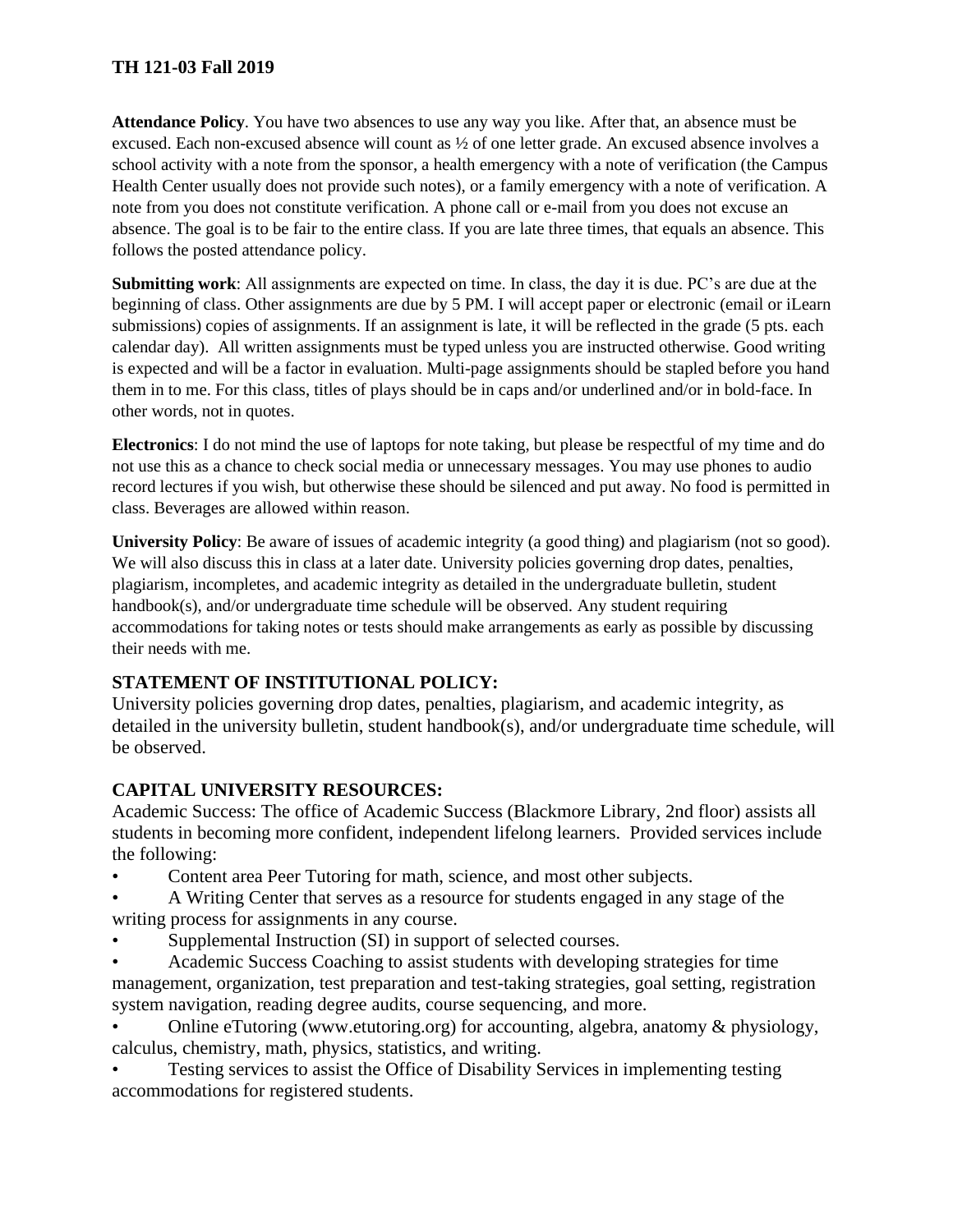Students can schedule an appointment ahead of time by calling Academic Success at (614) 236- 6327, emailing AcademicSuccess@capital.edu, or stopping by our learning center on the second floor of Blackmore Library. Appointments can also be scheduled by logging into tutortrac.capital.edu. For additional information about Academic Success programs and services, contact Director Bruce Epps at bepps@capital.edu or (614) 236-6461. You can also follow us on Twitter and Instagram @CapitalUSuccess for updates and information.

# **Disability Services**

Capital University is committed to providing reasonable accommodations for students with disabilities. If you are seeking academic accommodations you are required to register with the Office of Disability Services (ODS). To receive academic accommodations for this class, please register with ODS and meet with me at the beginning of the semester. Further information may be obtained by contacting Dr. Jennifer Speakman, Assistant Provost and Disability Services Director, by email (jspeakman@capital.edu) or by telephone (614.236.7127). This syllabus is available in alternate format upon request.

# **Title IX – Sexual Harassment, Discrimination, and Misconduct**

Capital University is committed to ensuring a safe environment free of discrimination on the basis of sex, including sexual misconduct and harassment. If you have experienced an incident of sex or gender-based discrimination, harassment, or sexual misconduct, we encourage you to report it. Capital University faculty are committed to supporting students, however, please understand that faculty are "responsible employees" of the University and must report incidents of sex- or gender-based discrimination, harassment, and sexual misconduct to the Title IX Coordinator, Dr. Jennifer Speakman. If you would like to make a confidential report, please refer to Capital University's Sex- or Gender-Based Discrimination, Harassment, and Sexual Misconduct policy for more information on reporting options: http://www.capital.edu/Title-IXand-Sexual-Harassment/.

# **CAPITAL UNIVERSITY ABSENCE POLICY:**

If a student misses a class due to a scheduled, university-approved event, such an absence is considered approved. Permissible events include musical or theater performances, academic conferences, and athletic competitions, but do not include practices, rehearsals, or attendance a university-approved events in which the student is not a participant. Generally, students should be permitted to make up any scheduled assignments, quizzes, or exams for university-approved absences. However, when students miss unique in-class learning experiences, faculty may require appropriate substitute assignments. If a student fails to provide adequate notice to the instructor in advance of an approved absence, the instructor may consider the absence unexcused. Students bear the ultimate responsibility for all missed class material.

# **ACADEMIC INTEGRITY**:

Cheating in any form will not be tolerated. See the Student Handbook (section on Code of Student Conduct and Academic Integrity)

**ALL instances of violations of Academic Integrity will be reported to the Dean of Studies, the Director of the Academic Integrity Board, and/or any other appropriate individuals.**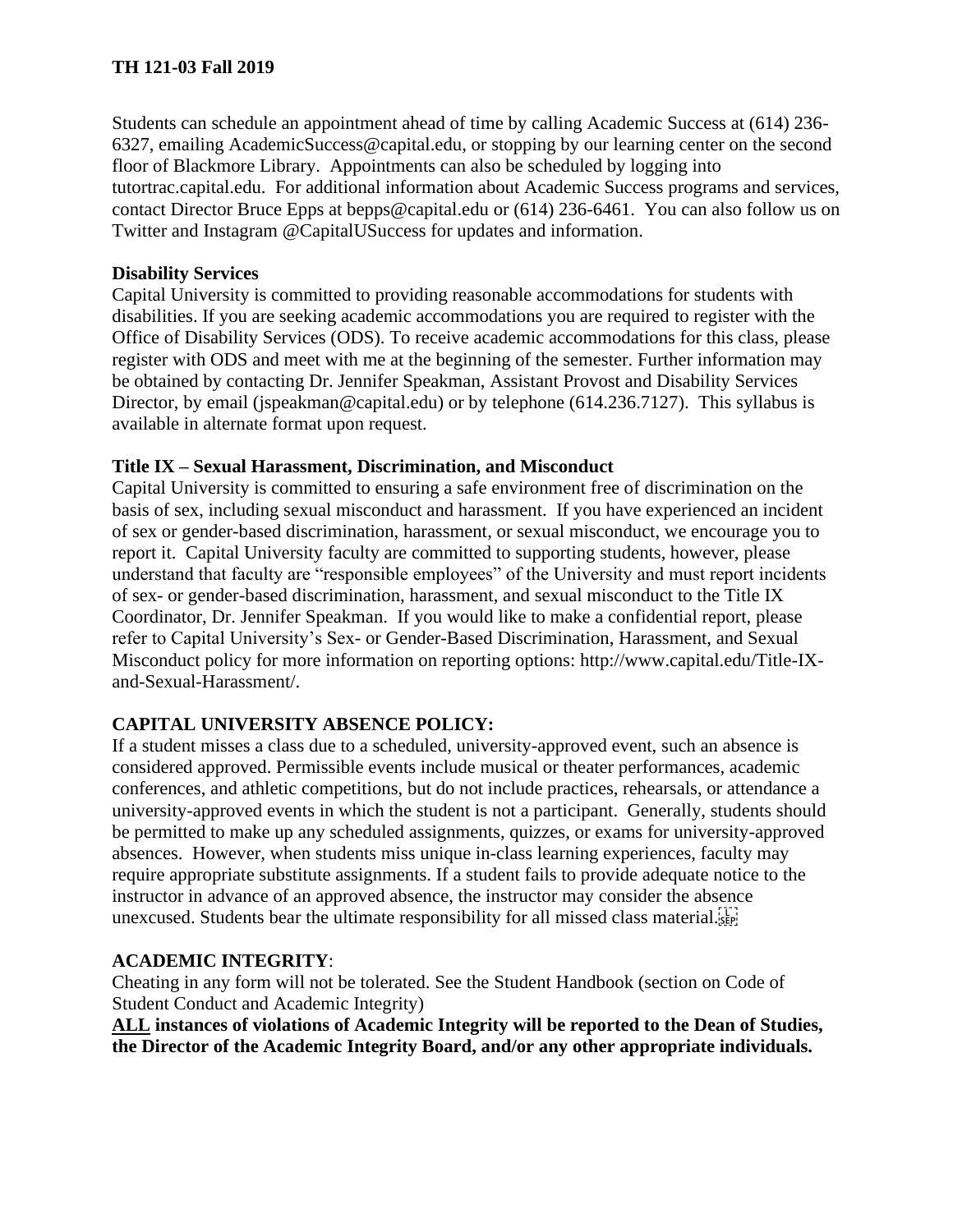**CREDIT HOUR:** Definition of a Credit Hour: A credit hour is an amount of work represented in intended learning outcomes and verified by evidence of student achievement that is an institutionally-established equivalency that reasonably approximates no less than: (1) one hour of classroom or direct faculty instruction and a minimum of two hours of out-of-class student work each week for approximately fifteen weeks for one semester or trimester hour of credit, or ten to twelve weeks for one quarter hour of credit, or the equivalent amount of work over a different amount of time; or (2) at least an equivalent amount of work as required in paragraph (1) of this definition for other activities as established by an institution, including laboratory work, internships, practica, studio work, and other academic work leading to the award of credit hours.

# **Department of Communication Learning Goal:**

Goal 1: Prepare and deliver an effective public presentation that includes a clear message, coherent pattern, and needed supporting materials. (Scene Study, Research Presentation) Rubric—at the end of the syllabus

**Goal 2:** Demonstrate the ability to analyze critically a communication event or artifact from a theoretical perspective. (Critique, Research Paper/Presentation) Rubric at the end of the syllabus

**Goal 3:** Demonstrate competence in a specific communication context. (Research Paper/Presentation, Scene Study, Exams) Rubric at the end of the syllabus

# **Signature Learning Outcomes for Fine Arts Classes**

Capital University is committed to a liberal education that readies students for every arena of life. Liberal education develops intellectual skills, expands the breadth of learning through exploration of several modes of inquiry, and challenges students to examine foundational ethical and cultural assumptions. It enables students to think critically and to reflect on vocation, citizenship, service, and religious and ethical commitments. The Capital University curriculum is structured around Program Learning Outcomes that are delivered through majors, minors, foundational courses, and co-curricular experiences.

The Program Learning Outcomes (PLOs) represent what students are able to do at the conclusion of a program, are broader than course and co-curricular outcomes, and are achieved as the culmination of multiple course and co-curricular activities. This class helps students meet the following Signature Learning PLOs:

- PLO 1: Students apply the skills of a liberally educated person to investigate problems and questions.
- PLO 3: Students interact knowledgeably and ethically with people and ideas from many cultures, religions, and identities.
- PLO 4: Students speak, write, read, and listen effectively.
- PLO 5: Students analyze, contextualize, and engage with human cultures.

Each PLO comprises several smaller Student Learning Outcomes (SLOs). SLOs are attained through course and/or co-curricular assignments and activities and are developed across curricular and co-curricular activities with a progression of introductory, intermediate, and advanced assignments. Thus, as students make progress on SLOs through class and co-curricular